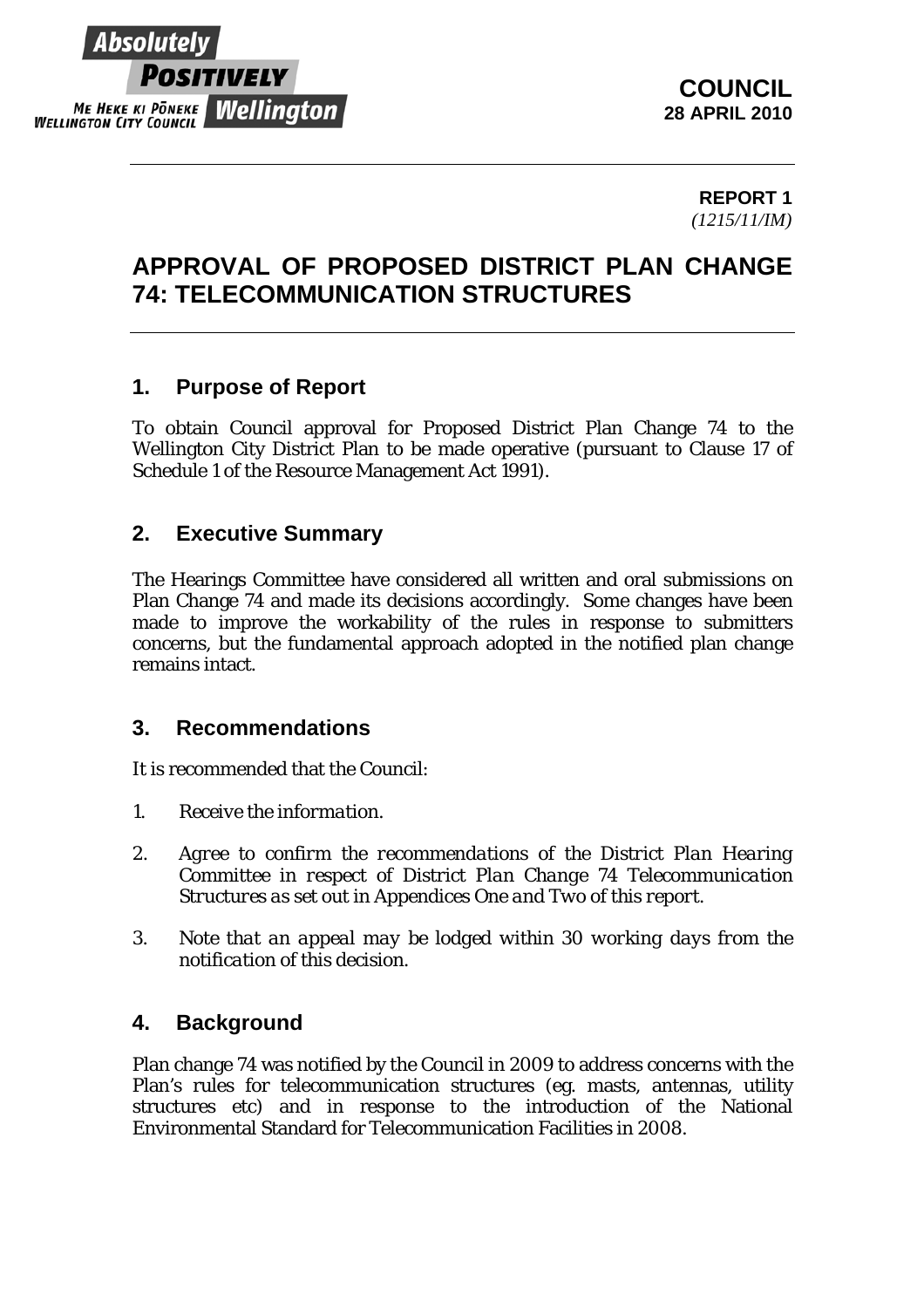## **5. Discussion**

#### *5.1 Overview of decision*

Plan Change 74 was notified in September 2009. A total of 47 submissions were received during both submission stages. The hearing of submitters was held on 23rd February 2010. The Committee met twice following the hearing to consider the written and oral submissions in order to make their decision.

A number of issues were keenly discussed at the hearing, including:

- Rules relating to utility structures (for example utility cabinets). The Committee have increased the height of utility structures from 1.7m to 1.8m. This represents a better alignment with the NES and fits with actual heights currently in use by some utility companies. It also added a maximum permitted footprint for multiple structures at one location of 1.8m2.
- The proposed mast provisions, including mast setback from boundaries and masts in the Open Space A area, and the health effects of masts. The Committee made no changes to the provisions as originally proposed.
- The proposed antenna provisions, including antenna setbacks, the health effects of antennas and the lack of consultation around the siting of antennas. The Committee accepted the evidence of one submitter that a 3m setback (instead of the 5m originally proposed) was sufficient.
- The need to amend the definitions of 'aerial' and 'antenna'. The Committee considered that these definitions were confusing and needed further work, and consequently deleted the aerial definition and incorporated relevant aspects of that into the antenna definition.
- The appropriateness of a new policy about utilities in Open Space B and C areas and Conservation Areas. There are no changes to this policy from what was originally proposed.
- The proposed new non-notification statement to help remove the main barrier towards achieving co-location. The Committee endorsed the approach outlined in the notified plan change.
- Developed a new rule to recognise the activities of amateur radio operators which had not been considered in drafting the Plan Change.
- Changes to the rules so as not to require consent for very small or thin antennas.

Some changes have been made to the notified plan change provisions in order to ensure they form an integrated package and to remove minor errors in response to submitters concerns. However, overall the Committee is satisfied that the plan change it recommends for approval reflects the original intent of Council in notifying this plan change last year.

Following approval, the decision will be notified and submitters have the right to appeal the decision to the Environment Court. If no appeals are made the Plan Change will become operative.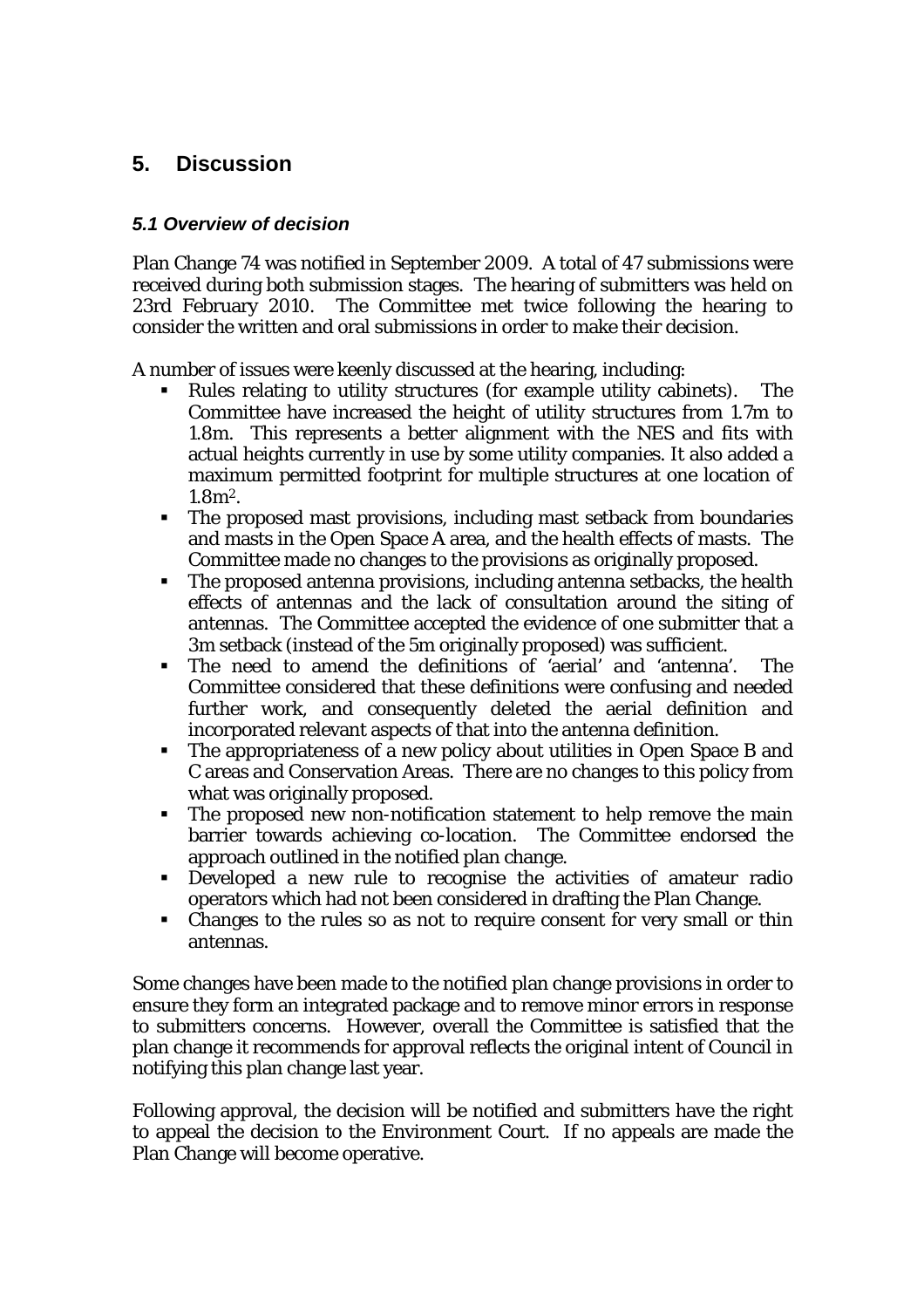#### *5.2 Consultation and Engagement*

The issues addressed in this plan change were initially raised with the community and telecommunication providers during the draft plan change phase and subsequently through the two submission periods required as part of the RMA First Schedule process.

#### *5.3 Financial Considerations*

There are no specific OPEX or CAPEX proposals directly related to this paper.

It is noted that funding will be required in order to resolve any appeals that may be received following the release of the decision. A number of concerns held by the industry have been resolved through the initial consultation stage, but it is possible that appeals may still be made against some aspects of the decision.

#### *5.4 Climate Change Impacts and Considerations*

The changes to the telecommunication rules are unlikely to create any discernable climate change impacts.

#### *5.5 Long-Term Council Community Plan Considerations*

This plan change is consistent with the Urban Development Strategy.

#### **6. Conclusion**

The Hearing Committee has considered all submissions on this Plan Change and, where appropriate, has modified the notified provisions of the plan change in response to some submissions. The Committee considers its decisions will allow the Plan's provisions to sit more comfortably alongside the National Environmental Standard for Telecommunication Facilities and addresses some of the community concerns around the siting of masts and antennas.

Contact Officers: *Luke Troy, Programme Manager City Planning*